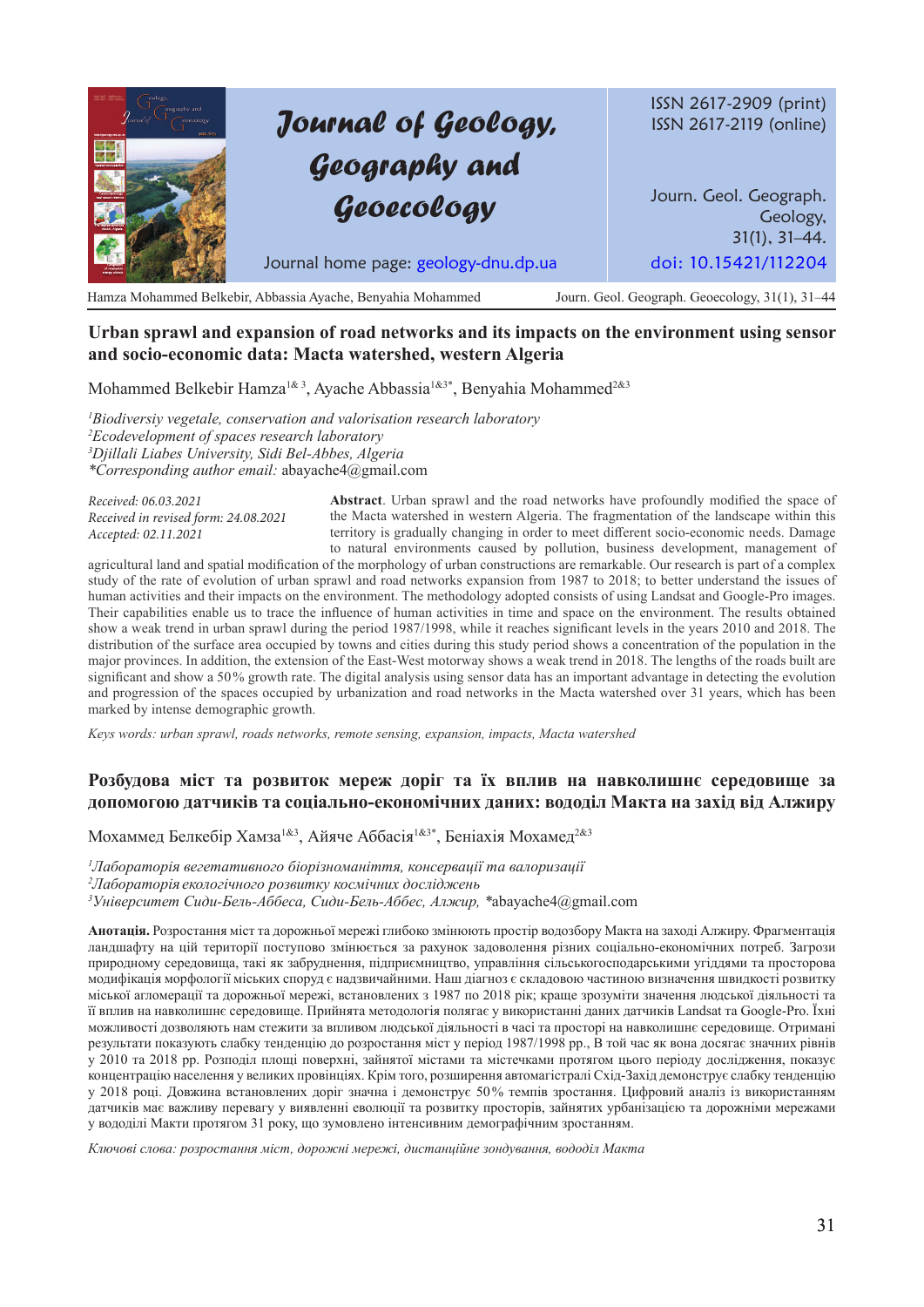## **Introduction**

Urbanization is changing land use in many cities around the world, reducing natural land and increasing areas of impermeable cover (Nga, 2018). This activity has become a recurrent phenomenon (Agbanou, 2015).

In this case; installation of transport infrastructures, industrial evolution, agricultural development, and uncontrolled land uses have been ranked among the most important threats to biodiversity and natural resources due to rapid population growth (Rui Yin, 2019 and Iqbal, 2018).

In Algeria, these activities are influenced by political, socio-economic, ecological and environmental factors which affect the country's dynamics, structures and functions (Avakoudjo, 2015 and Gomesa, 2019). The increase in impermeable cover in urban and rural areas inevitably leads to a reduction in soil fertility, which directly affects plant growth, and a significant reduction in the some populations of plants, even to the point of extinction, changes in river morphology, sedimentation, water quality and volume (Stambouli,

2012 and Tiwari, 2018). Understanding the impacts of urbanization on climate and land use is necessary for the optimal management of natural resources (Atchade, 2015).

Remote sensing is seen as a very effective and rapid tool for monitoring and examining the changes in land use/land cover imposed on our natural environment by providing a technical basis for numerous studies such as how human activity influences land use and land cover in a more thorough and comprehensive way (Ayache, 2015; Elagouz, 2018; Li, 2017).

The watershed of the Macta in western Algeria is a very large area undergoing major changes. These include agricultural land conversions, urban and road extensions, human settlements and eradication of green spaces. Faced with the problems of urbanization and land use in this region, several research questions need to be asked: does demographic and urban evolution have an impact on land use/land cover? Are the river ecosystems in the Macta watershed affected by this evolution? How can the spatial evolution of the Macta



**Fig. 1.** Localisation of study area: Macta watershed western Algeria (Realized by the authors: *Belkebir H et Ayache A, 2021)*

**Legend:** (a): Location of the Macta watershed in northern Algeria. (b) The digital elevation model of the Macta watershed, which represents the different altitudes of the study area, ranging from 1712 m maximum to 282m minimum. (c) The limits of the Macta watershed area, which includes eight provinces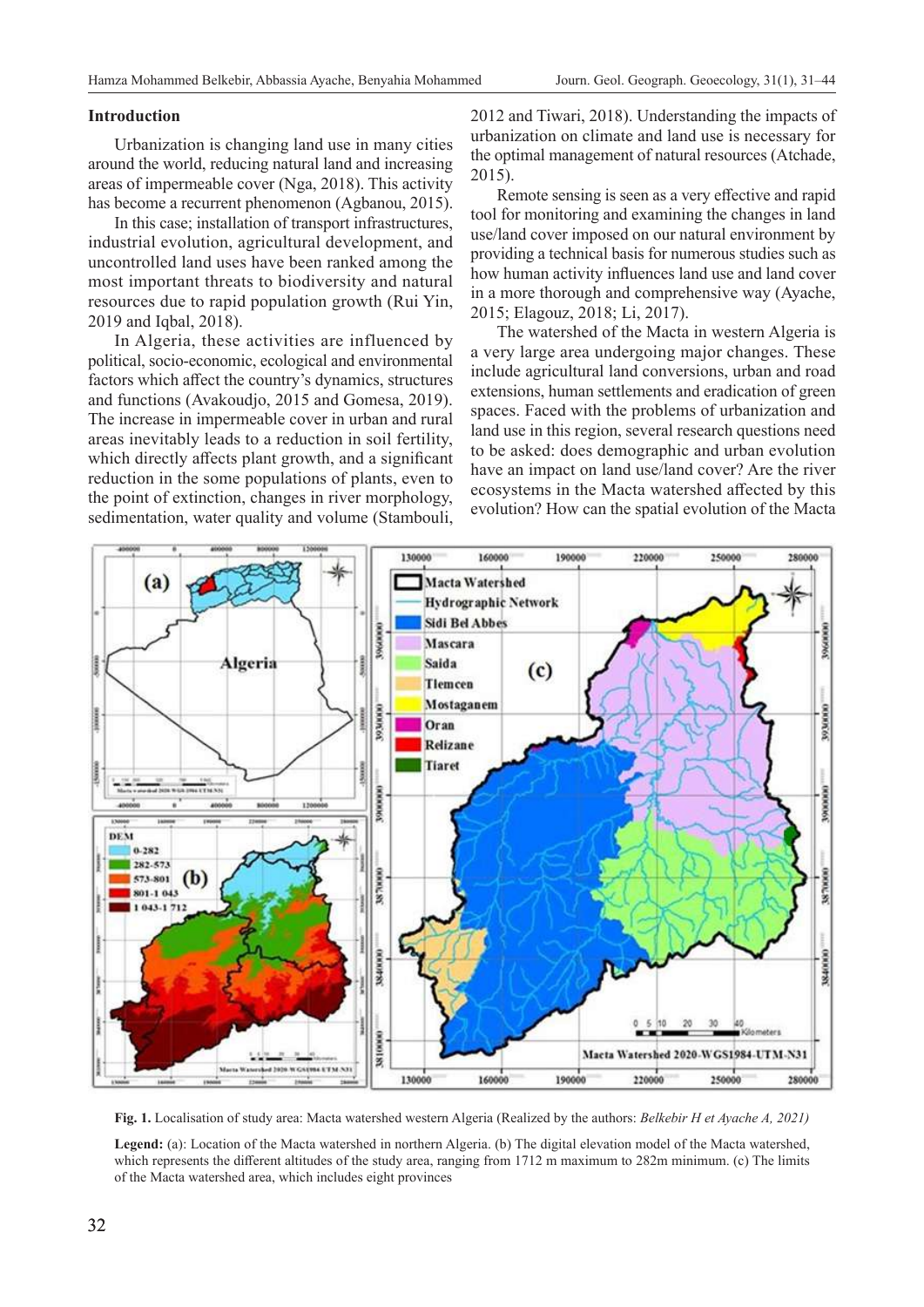watershed area be controlled? The main objective of this study is to show the link between urban expansion and the watershed's pollution and degradation, road networks and land use. These activities lead to land degradation and the depletion of natural resources (aquatic and terrestrial ecosystems). It is in this context that our diagnosis is made in order to better understand the impact of human activities and urban dynamics on land use in this area of Western Algeria.

**Study area.** The Macta watershed is located in the north-west of Algeria. The coordinates of this area according to the UTM projection spindle N31 is 34°18′N to 35°54′N north latitude with a length of approximately 166.76 km, and 1°12′O to 0°34′E longitude with an approximate width of 159.59 km. The surface area is estimated at approximately 14,410 km<sup>2</sup>. Most of it is located in the province of Sidi Bel Abbes. It is bounded

to the north-west by the Tessala mountain ranges, to the south by the Maalif highlands, to the west by the Telagh plateau and to the east by the Saida Mountains (Elouissi, 2017). It is made up of 16 sub-watersheds and drained by two main rivers: the Oued Mebtouh (Oued Mekerra) in the West, and the Oued El Hammam in the east (Chibane, 2015).In terms of climate, in the north this watershed is subject to a Mediterranean climate, and towards the south a continental trend is asserting itself, which translates into marked aridity, cold winters and particularly hot summers (Tazekrit, 2019).Land use in the Macta area includes agriculture and natural vegetation, the surface area of which has been remarkably degraded in recent decades, mainly due to the action of the climate (drought period) and the increasing anthropozoogenic action on this environment (Sitayeb, 2008).

**Table 1.** Impact of urban sprawl and road networks on the environment

| <b>Type</b> | <b>Description</b>     |                                                                                                                                                                                                                         |                                                                                                                                                                                                                                                                                                                                                                                           |                |                                                                                                                                                                                                                                                                                                                                                              |  |  |  |  |
|-------------|------------------------|-------------------------------------------------------------------------------------------------------------------------------------------------------------------------------------------------------------------------|-------------------------------------------------------------------------------------------------------------------------------------------------------------------------------------------------------------------------------------------------------------------------------------------------------------------------------------------------------------------------------------------|----------------|--------------------------------------------------------------------------------------------------------------------------------------------------------------------------------------------------------------------------------------------------------------------------------------------------------------------------------------------------------------|--|--|--|--|
| Positives   |                        | Benefits social and economic activities by: improving road safety, meeting traffic demand and transport needs, improving traffic<br>conditions, creating new jobs, developing tourism, etc. (Driss, 2016, Tebani, 2019) |                                                                                                                                                                                                                                                                                                                                                                                           |                |                                                                                                                                                                                                                                                                                                                                                              |  |  |  |  |
| Negatives   | Construction phase     | Soil                                                                                                                                                                                                                    | <b>Pollution</b>                                                                                                                                                                                                                                                                                                                                                                          | <b>Erosion</b> | Degradation   Deforestation   Because of the consumption of the most profitable and fertile land by<br>earthworks, which causes a reduction in plant cover and the loss of<br><b>Terrain slide</b> biodiversity, which can be irreversible (Amokrane, 2016).<br>Washing and spillage of oil from vehicles and construction site machinery could be the cause |  |  |  |  |
|             |                        | water                                                                                                                                                                                                                   | of possible pollution through the infiltration of toxic products into the soil (Halimi, 2020).<br>Alteration of riverbeds, increased sediment load, pollution of groundwater by the discharge of construction<br>site water laden with suspended matter, washing of concrete mixers, discharge of concrete waste into<br>watercourses (Hidouci, 2015, Halimi, 2020).                      |                |                                                                                                                                                                                                                                                                                                                                                              |  |  |  |  |
|             |                        | air                                                                                                                                                                                                                     | Deforestation and brush clearing for the installation of construction area and the opening of new roads and<br>tracks, increase the particles suspended in the air. Heavy machinery enormously pollutes the atmosphere<br>through the emission of greenhouse gases from fuel combustion and dust (Driss, 2016, Ali, 2018).                                                                |                |                                                                                                                                                                                                                                                                                                                                                              |  |  |  |  |
|             |                        | land                                                                                                                                                                                                                    | Deforestation and changes in land use have contributed to the deterioration of the landscape, which has lost<br>its natural appearance, conversion of land into auxiliary areas for building cities, the presence and circulation<br>of trucks and machinery and the works give the landscape an anthropic form, modification of the natural<br>topography (Amokrane, 2016, Iqbal, 2018). |                |                                                                                                                                                                                                                                                                                                                                                              |  |  |  |  |
|             |                        | Fauna                                                                                                                                                                                                                   | Fragmentation of the habitat, resulting in the loss of wildlife. Noise and light from the construction sites also<br>affect certain forms of wildlife. Drainage, modification and pollution of surface water cause contamination<br>of aquatic species (Tiwari1, 2018).                                                                                                                   |                |                                                                                                                                                                                                                                                                                                                                                              |  |  |  |  |
|             |                        | Flora                                                                                                                                                                                                                   | Disturbances of photosynthesis, respiration and transpiration, as well as affecting the composition and<br>abundance of plant species by the work and circulation of machinery and equipment and their dust (Hartani,<br>2019, Rahal, 2018).                                                                                                                                              |                |                                                                                                                                                                                                                                                                                                                                                              |  |  |  |  |
|             | <b>Operation phase</b> | air                                                                                                                                                                                                                     | Pollutants released into the air from exhaust fumes. They will be increased in general due to the increase in<br>distances driven and speed of cars (Ali, 2018, Amokrane, 2016).                                                                                                                                                                                                          |                |                                                                                                                                                                                                                                                                                                                                                              |  |  |  |  |
|             |                        | water                                                                                                                                                                                                                   | The infiltration of pollutant-laden runoff into the water table causes groundwater pollution and could generate<br>impacts on groundwater catchments, and risks of changes in their chemical and physical characteristics (Li,<br>2017, Halimi, 2020).                                                                                                                                    |                |                                                                                                                                                                                                                                                                                                                                                              |  |  |  |  |
|             |                        | <b>Acoustics</b>                                                                                                                                                                                                        | By the noise pollution produced by road traffic. According to Algerian regulations (Executive Decree No.<br>93–184 of 27 July 1993), the maximum permitted noise level is 70 Db during the day (from 6 am to 10 pm)<br>and 45 Db during the night (from 10 pm to 6 am) (Madani, 2012, Amokrane, 2016).                                                                                    |                |                                                                                                                                                                                                                                                                                                                                                              |  |  |  |  |
|             |                        |                                                                                                                                                                                                                         | Agricultural The loss of crops and farmland. Farms that are on the roadside will suffer from particle pollution and a division<br>of large areas into two parts due to cuts in agricultural space (Gomesa, et al., 2019, Zhonghao, 2016).                                                                                                                                                 |                |                                                                                                                                                                                                                                                                                                                                                              |  |  |  |  |
|             |                        | Fauna                                                                                                                                                                                                                   | Its infrastructures hinder the movement of animals in search of favourable conditions and food, hinder the<br>circulation of species, fragment their territories and reduce exchanges between ecosystems. Increased animal<br>mortality rates due to accidents (Villa, 2015, Iqbal, 2018).                                                                                                |                |                                                                                                                                                                                                                                                                                                                                                              |  |  |  |  |
|             |                        | Soil                                                                                                                                                                                                                    | The dispersion of the waste thrown away by the passengers (plastic, glass, and paper), the solutions from the<br>settling ponds and de-oilers penetrate the soil and make the affected area uncultivated (Safaei et al., 2019).                                                                                                                                                           |                |                                                                                                                                                                                                                                                                                                                                                              |  |  |  |  |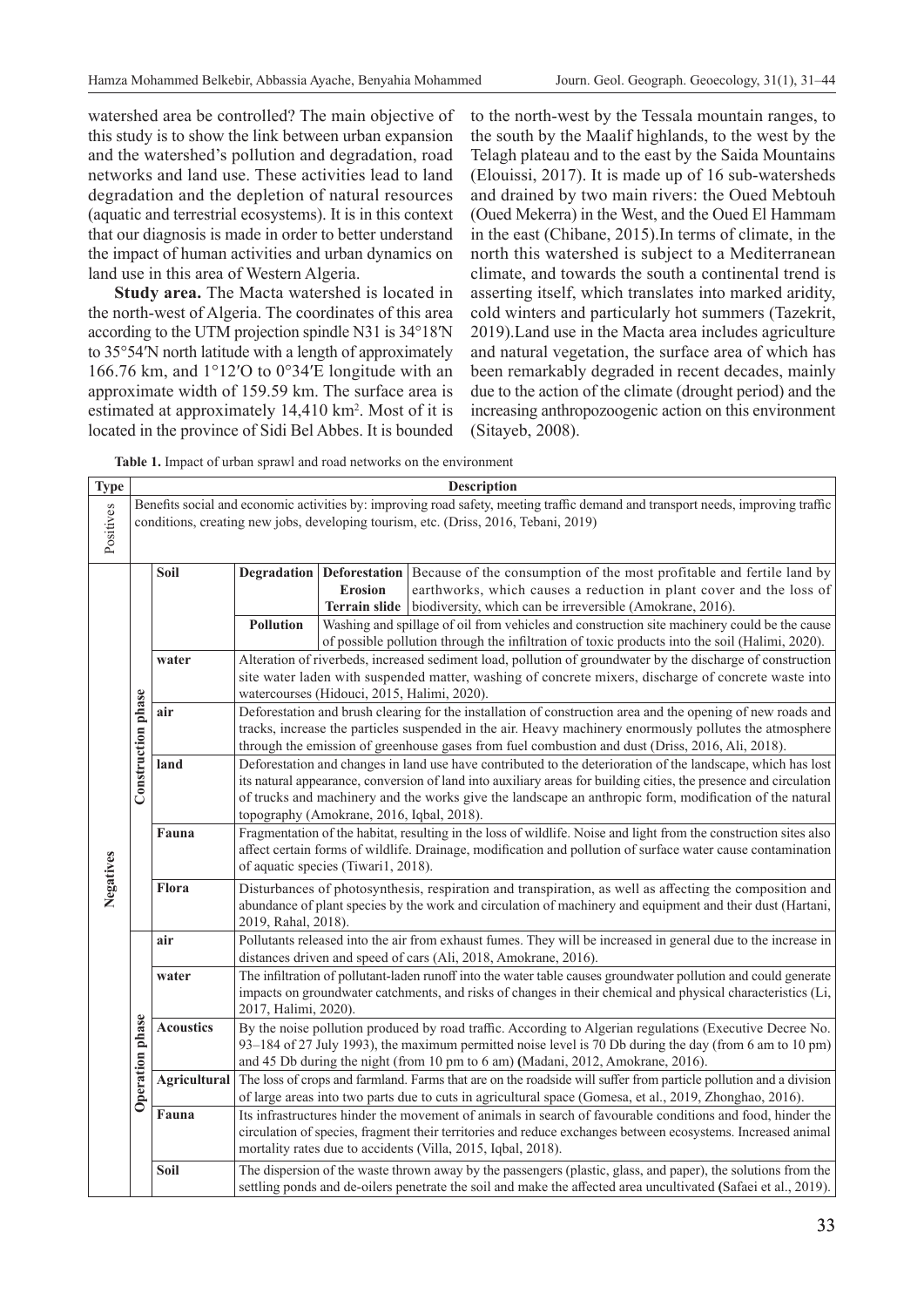The total population of the Macta is 1,428,370 inhabitants (ONS, 2008). It is distributed across 06 provinces counting 106 localities fully integrated into the watershed (Semari, 2016). It is relatively more populated in the north than in the south. Demographic and urban pressure is mainly concentrated in the provinces of Sidi Bel Abbes, Mascara and Saida respectively compared to the other integrated provinces.

**Data and Methodology.** The three main steps of the study are: identification of anthropogenic activities, extraction of urban areas, road network, and mapping of the evolution between 1987 and 2018. We used remote sensing observation data, which, thanks to their capabilities, allow us to follow the urban evolution in time and space on the agricultural land and vegetation cover of the Macta watershed. In order to achieve the objectives of this work, several types of data were exploited.

**Sensor data.** For this analysis, the choice of data is based on four criteria: spatial resolution, temporal resolution and coverage. First of all, the images must be **Table 2.** Characteristics of the data used

of sufficient size to cover the watershed under study. It is therefore preferable to use images such as Landsat's multi-spectral mode images, which have sufficient resolution (30m). Indeed, this resolution is considered acceptable for the methodology adopted in this study to accurately map the contours of large urban units. As the Landsat data is larger than the other types of images (185km/34225km<sup>2</sup>), we chose to analyze the Landsat images to reduce the number of data to be processed and to guarantee the homogeneity of the cartographic results. In this way, the entire study area could be covered by a mosaic of four Landsat images. As far as the shooting dates are concerned, four sets of data were chosen: two as old as possible, in 1987 and 1998, and two as recent as possible, in 2010 and 2018. Finally, we have systematically selected the dry season, which generally has a very low rate of cloud and vegetation cover. This choice of image acquisition is best suited to the approach envisaged. The images selected according to these criteria are presented in Table 2.

|                               | Landsat OLI8 |            |            |            |
|-------------------------------|--------------|------------|------------|------------|
| Path/Row of Data 1: 197/035   | 12/06/1987   | 17/06/1998 | 18/06/2010 | 17/06/2018 |
| Path/Row of Data 2: $197/036$ | 12/06/1987   | 17/06/1998 | 18/06/2010 | 17/06/2018 |
| Path/Row of Data $3:198/035$  | 03/06/1987   | 10/06/1998 | 27/06/2010 | 26/06/2018 |
| Path/Row of Data 4: $198/036$ | 19/06/1987   | 26/06/1998 | 27/06/2010 | 26/06/2018 |

**Legend:** Area (Km): 185X185, Resolution 30X30m.

**Demographic and socio-economic data.** A second source of data used to assess demographic change in the watershed area comes from documentary research, mainly the results of the General Population and Housing Census (RGPH, 2018).

**Extraction of urban sprawl.** Several software packages have been used to process the data, which have multiple functionalities relating to image processing to thematic mapping, and the extraction of the desired information. These are the tools for visualization, preprocessing and processing of sensor data, which have enabled us to carry out vectorization and digitalization operations. Once the image processing is finalized, the different thematic objects have been digitized. Depending on our objective, either closed polygons are used for settlements or polylines for roads. And finally Google Earth Pro, which allows us to see the main geographical and artificial development features such as cities and roads. In this way we have created maps, calculated these areas and drawn up comparison diagrams, so that we can follow the spatial extension and urban development over time (1987–2018), in parallel with population growth.

**Extraction of road networks.** Since its independence, Algeria has experienced strong population growth, and in order to meet the needs expressed by this population, the development of major road networks is necessary; especially in terms of transport (Driss, 2016).The road network which is part of it represents the majority of the transport sector in Algeria. Land use in the study area is mainly agricultural, and it is not rare to find areas where only agriculture is present on large surfaces (Ouabel, 2012).

The non-agricultural areas are made up of urbanization (buildings, roads, motorways, railways and wooded areas). The development of the latter is increasingly devouring excellent arable land. Road construction and urban sprawl are among the factors that have contributed not only to the destruction of habitats but also to their isolation (Ouabel, 2012).The extraction of Road Networks from sensor data has been the subject of much research for more than twenty years. It is mainly based on the extraction of linear networks: this line extraction consists in searching for pixels or areas presenting the main characteristics of the road in the whole image studied (Hartani, 2019).

They can then be coupled with interpretation algorithms to reconstruct the geometry and topology of the network for better visualization (Jayaseeli, 2018). The aim of this step is to extract exactly the urbanized areas and small roads. There are several methods of road extraction depending on the environment studied,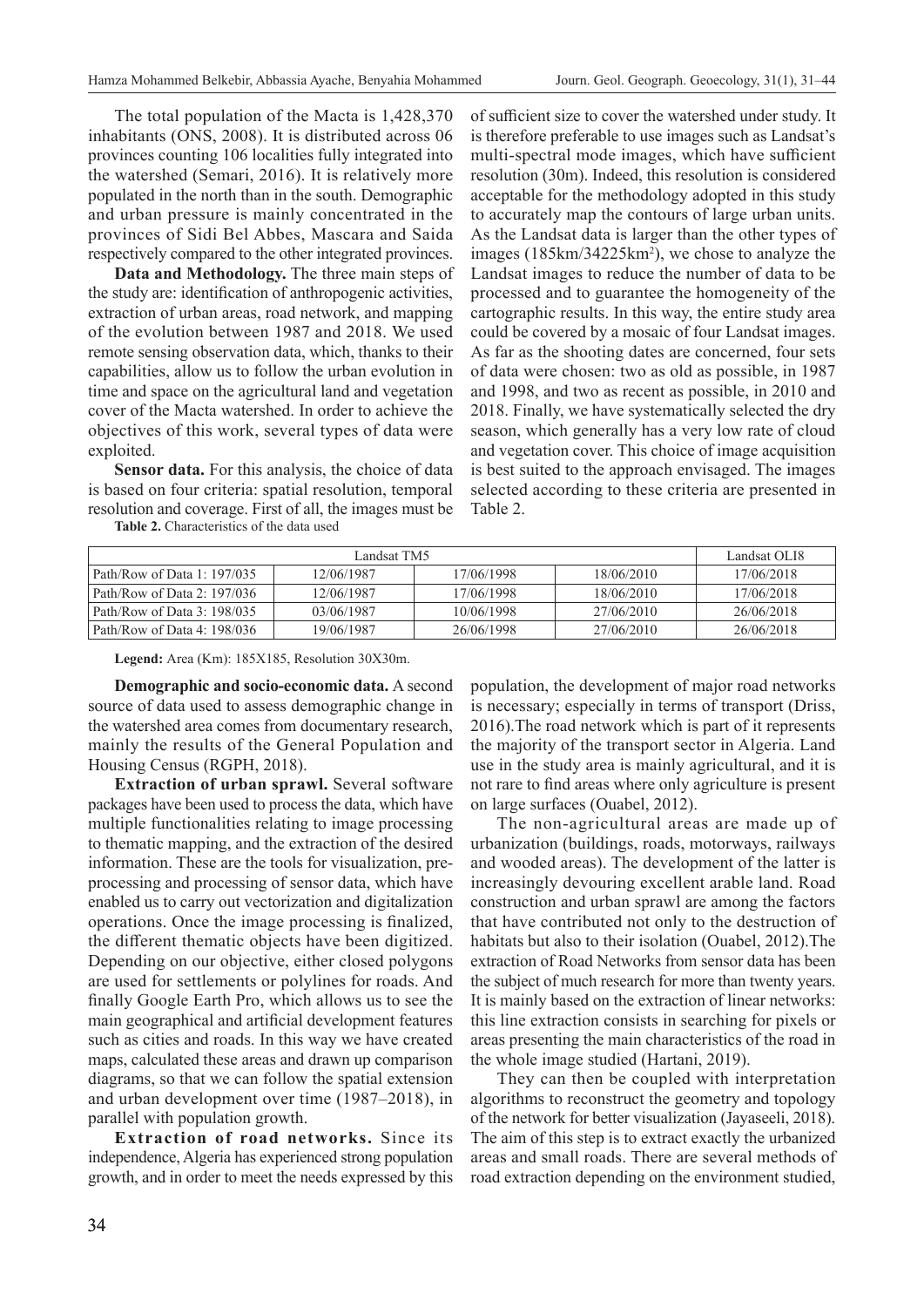for example: Linear filtering (Wang and Howarth, 1987), Mathematical morphology (Destival, 1987 and Serendero, 1989), Neural networks (Doucette et al… 2001), Dynamic programming (Merlet and Zerubia, 1996, Gruen and Li, 1995), Directional homogeneity (Airault and Jamet, 1995), Kalman filtering (Veran, 1993, Vosselman and De Knech, 1995), Topographic map guided extraction (Deseilligny et al, 1993), Use of multi-spectral channels (Xiaoying and Davis, 2003).

Most of the methods that have been described above are applicable to the rural or peri-urban context, but show their limitations in the urban environment. For our study area, the Module and Graphical Extraction method guided by a topographic map and digital data (Deseilligny et al., 1993) was used to extract a correct topological graph of its networks. This method aims to give correct spatial connections between the different polylines representing the roads as well as information on their location. This graph can come from a database or be extracted automatically. Several complementary sources of information were used to achieve a reliable extraction of the objects of interest (map data, topographic maps and digital data).

In this method, the areas occupied by these objects (road networks, East-West motorway, railways) in the 106 localities of the 6 provinces of the Macta catchment area were determined. The areas in this method were calculated by multiplying the length of the motorway/ road/railway by the width it occupies (30m for the motorway, 20m for the roads, and 10m for the railway). The different stages of the methodology adopted throughout this work are represented by the following dendrogram.

Finally, to show the impact of population dynamics and land artificialisation on the decline of vegetation cover, a supervised classification was applied on the different images from 1987, 1998, 2010 and 2018. Chronic maps of urban areas and vegetation cover of the study area are produced.

**Results of urban sprawl.** At the Macta watershed level, this process shows a low to medium low trend during the two years 1987 and 1998, while it reaches significant levels during the two years 2010 and 2018. The distribution of the surface area occupied by towns and localities during this period (1987–2018) shows a concentration of the population in the main provinces



**Fig. 2.** Dendrogram of methodology used for this study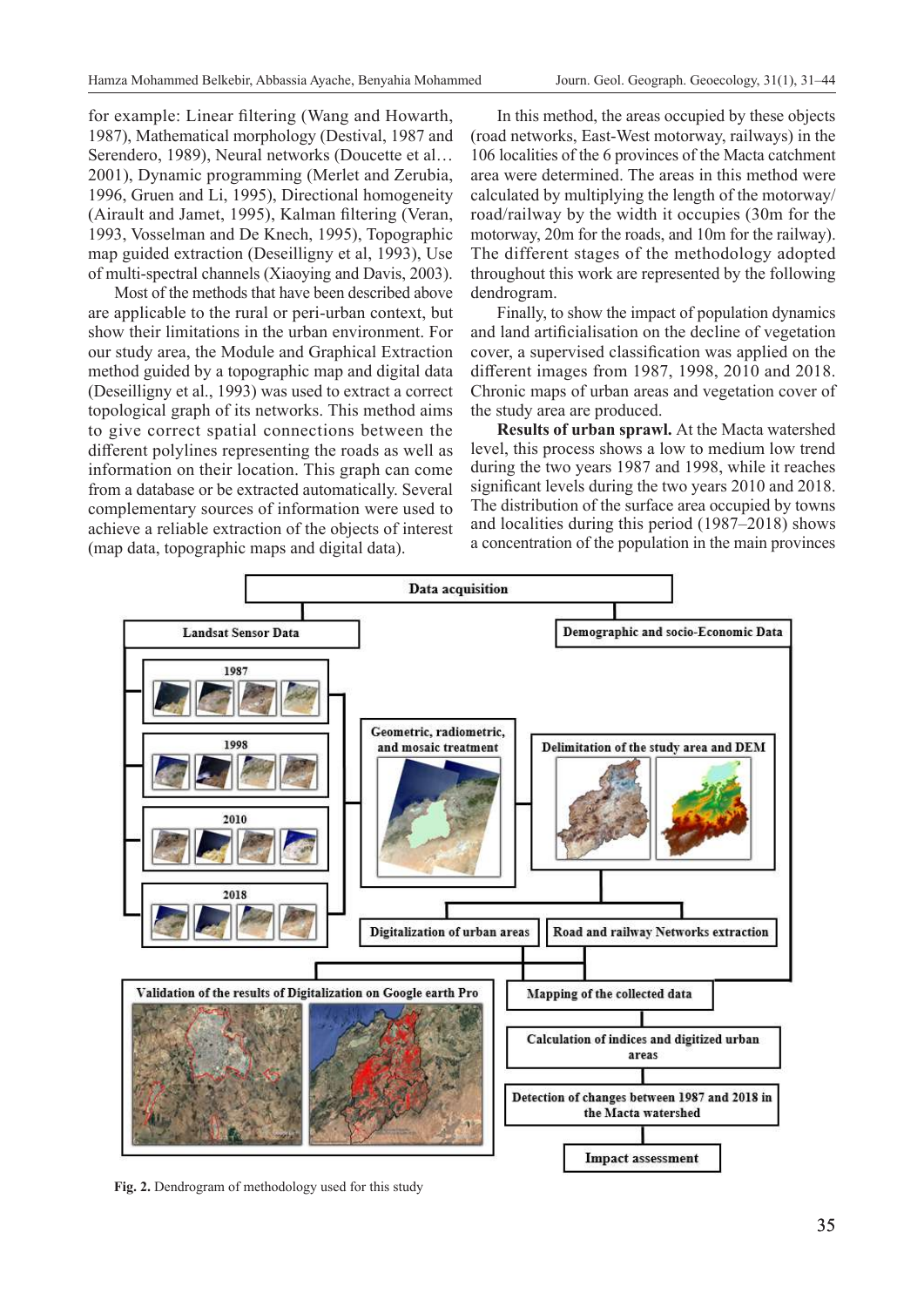representing the largest population groupings in the study area: Sidi bel Abbes with an artificial land surface area of more than 4,950 Ha, followed by Mascara and Saida with an artificial land surface area equal to 3,640 Ha and 1,460 Ha respectively.

The dominance of the surface areas of artificial soils in these provinces is mainly due to the economic conditions, the requirement of the demographic growth, and also the rural exodus. The provinces of Mostaganem, Oran and Tlemcen have the smallest artificial surface areas, with 854Ha, 178Ha, and 68Ha.

**Road and rail networks.** At the level of the Macta watershed, the extension of the east-west motorway shows a low to medium-low trend in 2018. The lengths of roads occupied by the provinces during this period are as follows: Sidi bel Abbes more than 58.3km, Mascara with a section equal to 63.3km, Mostaganem 1.6km and Relizane 3.5km. The road network occupies a very important place with maximum lengths of 6,074.88 km for Sidi Bel Abbes, Saida 1,972.74 km, Mascara 4,691.9 km and finally Mostaganem of 992.36 km.



**Fig.3.** Maps of urban areas in the Macta watershed in the west of Algeria.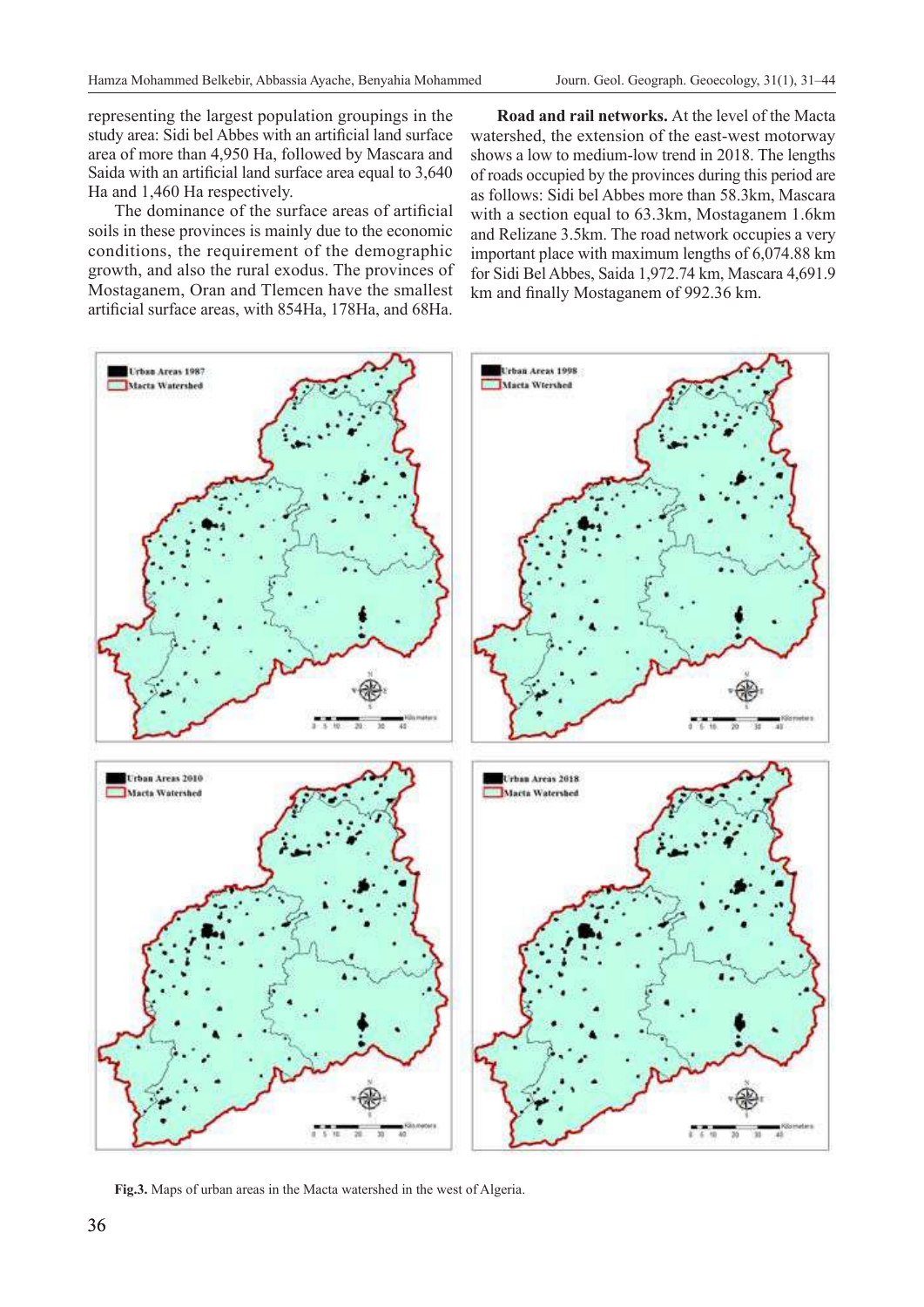

**Fig. 4.** Maps of urban sprawl evolution in Macta watershed in western Algeria

It should be noted that the railway network is less important than the road network with a maximum length of only 405.59 km.

**Urban sprawl and roads' evolution.** After a study of the data, we have chosen the capital city (Sidi Bel Abbes) which represents the largest artificial mass in the study area, and the two cities Mascara and Saida which present the highest ratios of the active population

to monitor the evolution of the artificial spaces and study the degradation of the agrosystems in the study area. We have chosen to identify and follow the urban expansion in the three cities (Sidi Bel Abbes, Mascara, and Saida) on the images used, which help us to better define the urban contours and allow a quantification of urban extensions. The following figures show the estimated surface areas in each city).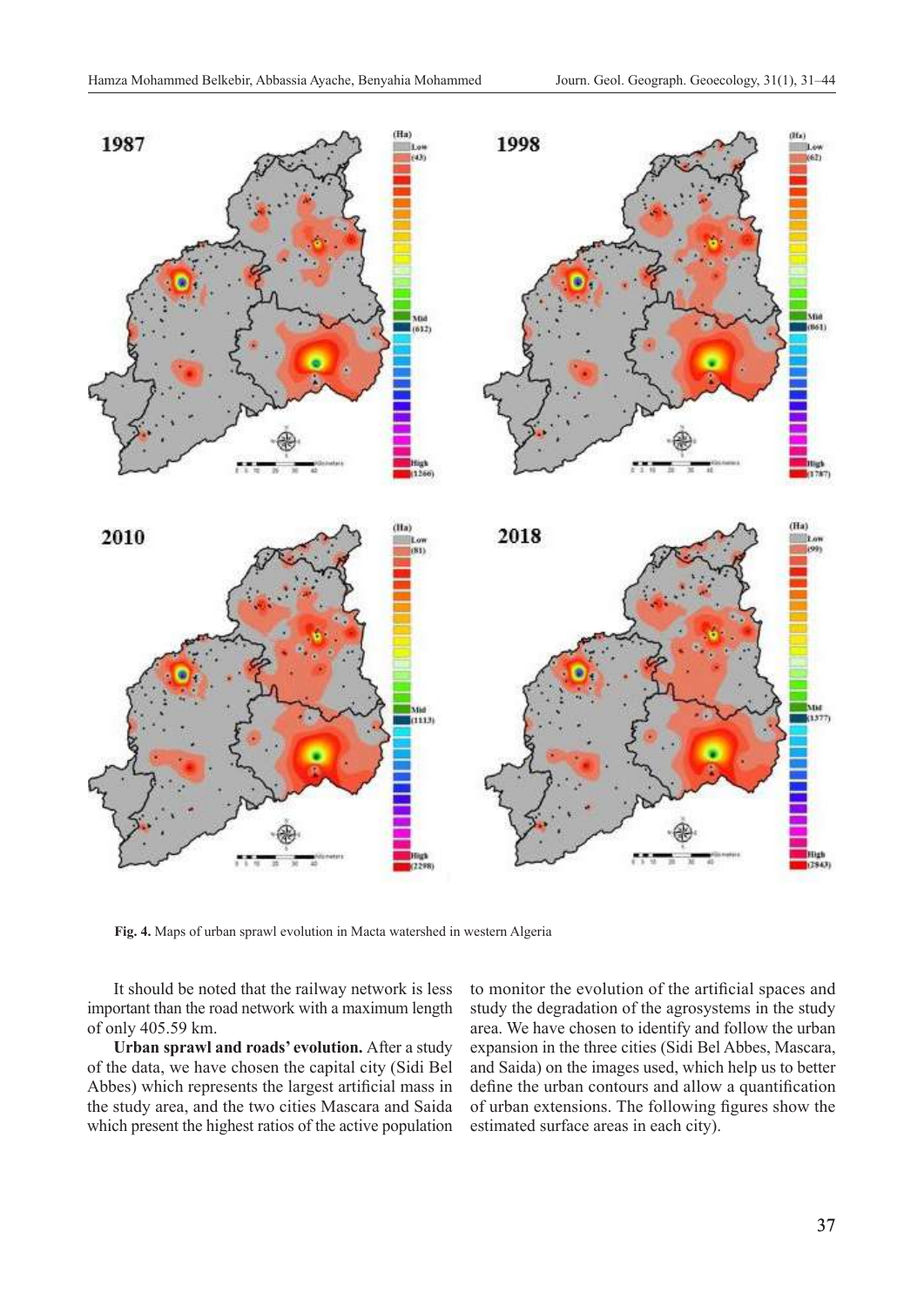

**Fig. 5.** Road infrastructures length (km) in 2018 in Macta watershed in western Algeria

Four major periods of urban evolution were detected in this study, the first one between 1987 and 1998, the evolution of urbanization was slow and the artificialization of soils represents more than 3,583Ha with an evolution rate of 35.83%.

In the second period from 1998 to 2010, the urban installations started to take their place again thanks to the sustainable development plans which allowed an increase in urbanization of more than 4,195Ha with an evolution rate of 41.95%.

A third period from 2010 to 2018 the urban growth was important enough to have an evolution rate of more

than 33.80%, which results in artificialization of more than 3,380Ha of the total surface area of the area.

In the last period from 1987 to 2018 urbanization accelerated remarkably as a result of the rather intense demographic growth during this period. This growth is characterized by an excessive extension of the agglomerations leading to a large consumption of space with a surface area of more than 10,886Ha.

The results illustrate an important progression of the urban fabric which, particularly more intense in certain integrated provinces, is unevenly distributed in space but with different annual growth rates. The



**Fig. 6.** Urban sprawl and road infrastructures evolution in Macta watershed western of Algeria **Legend: (**a) Sidi Bel Abbes province (b) Mascara province (c) Saida province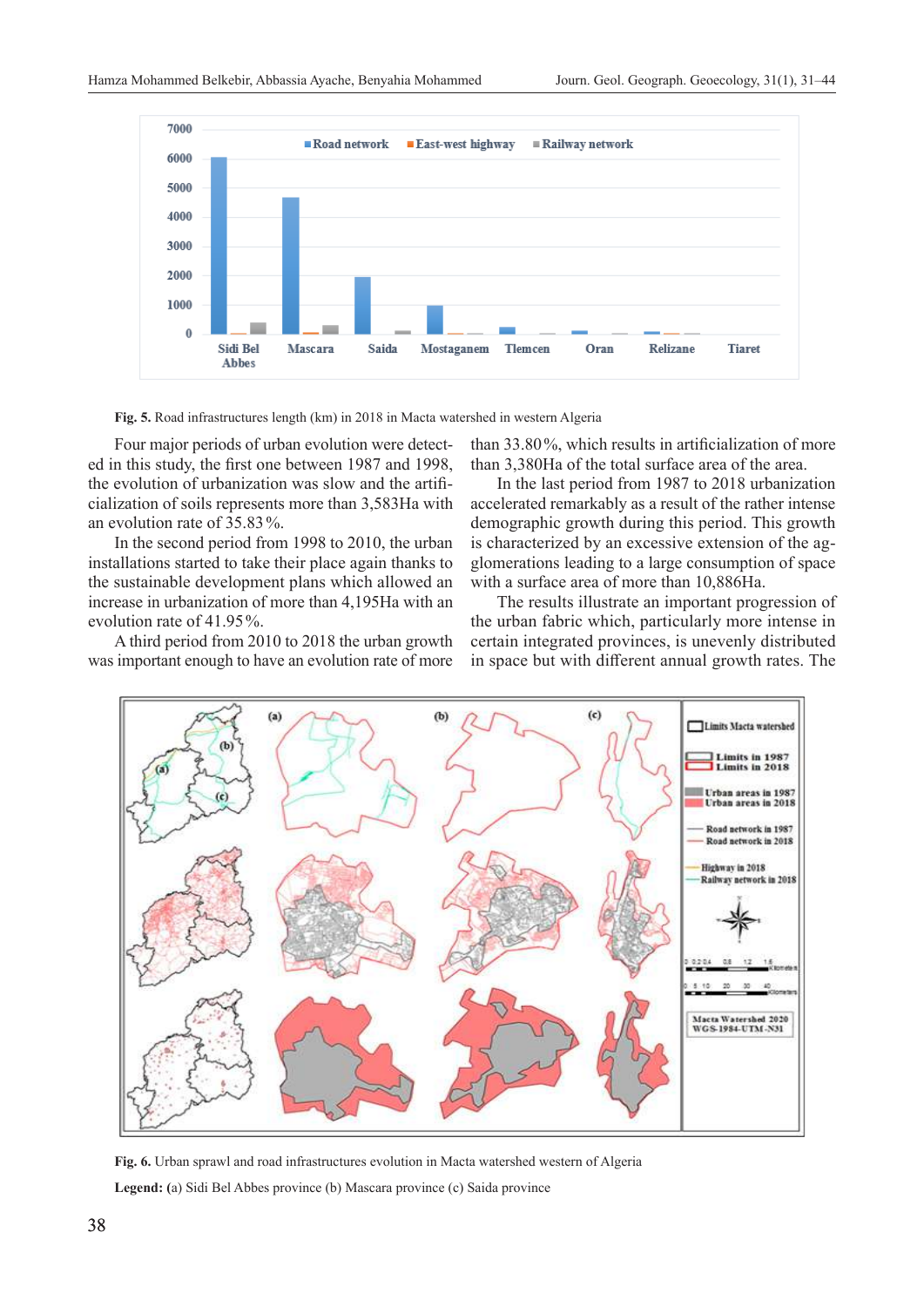![](_page_8_Figure_2.jpeg)

**Fig. 7.** Urban sprawl area (ha) evolution in Macta watershed in western Algeria

monitoring of urbanization on the scale of the Macta watershed over the last (31) years confirms the strong growth of the urban sprawl. Thus, the urbanized surface areas have increased from 7,149.72Ha in 1987 to 18,305.77Ha in 2018. The urban land, which in 1987 represented 0.50% of the total surface area of 1,440,000 Ha, reaches 1.28% in 2018.The results also show urban areas in progression with an annual average of 363Ha/ year of agricultural and natural spaces that are disappearing in favour of artificial paces, activity zones and large infrastructures.

The growth and concentration of the population in the urban areas of our study area, which exceeds 1,428,370 inhabitants according to the 2008 census, have generated a large amount of waste, while agricultural activities have eliminated natural areas, and polluted the rest with the products used (pesticides and fertilizers).

In addition, economic growth linked to industries and energy needs, especially in the large cities integrated into the watershed such as Sidi Bel Abbes, Mascara, and Saida, has led to the production of large quantities of pollutants. The environmental consequences of these changes include the loss of natural habitats by eliminating more than 10886Ha in 31 years, the production of solid waste, wastewater, and emissions of pollutants into the atmosphere by road traffic, which occupies more than 30623Ha in 2018.

**Urban sprawl impacts on environment.** The correlation between population dynamics and land use through urbanization reveals a link between population growth and land use dynamics. In general, there is a strong positive correlation between population growth and the increase of artificial areas and the decrease of vegetation cover.

Spatial and temporal changes show a clear expansion of urban areas into bare land and an excessive decline in vegetation cover.

The reading of the maps (urbanized area and vegetation cover in Fig.8) reveals a clear growth of bare soil and urban areas over the study period, against an equally remarkable decline of vegetation cover.

![](_page_8_Figure_11.jpeg)

**Fig. 8.** Urban sprawl and road networks area change in Macta watershed in western Algeria

**Legend:** (a) urban sprawl area change, (b) road networks area change of the three cities of Sidi Bel Abbes, Mascara, and Saida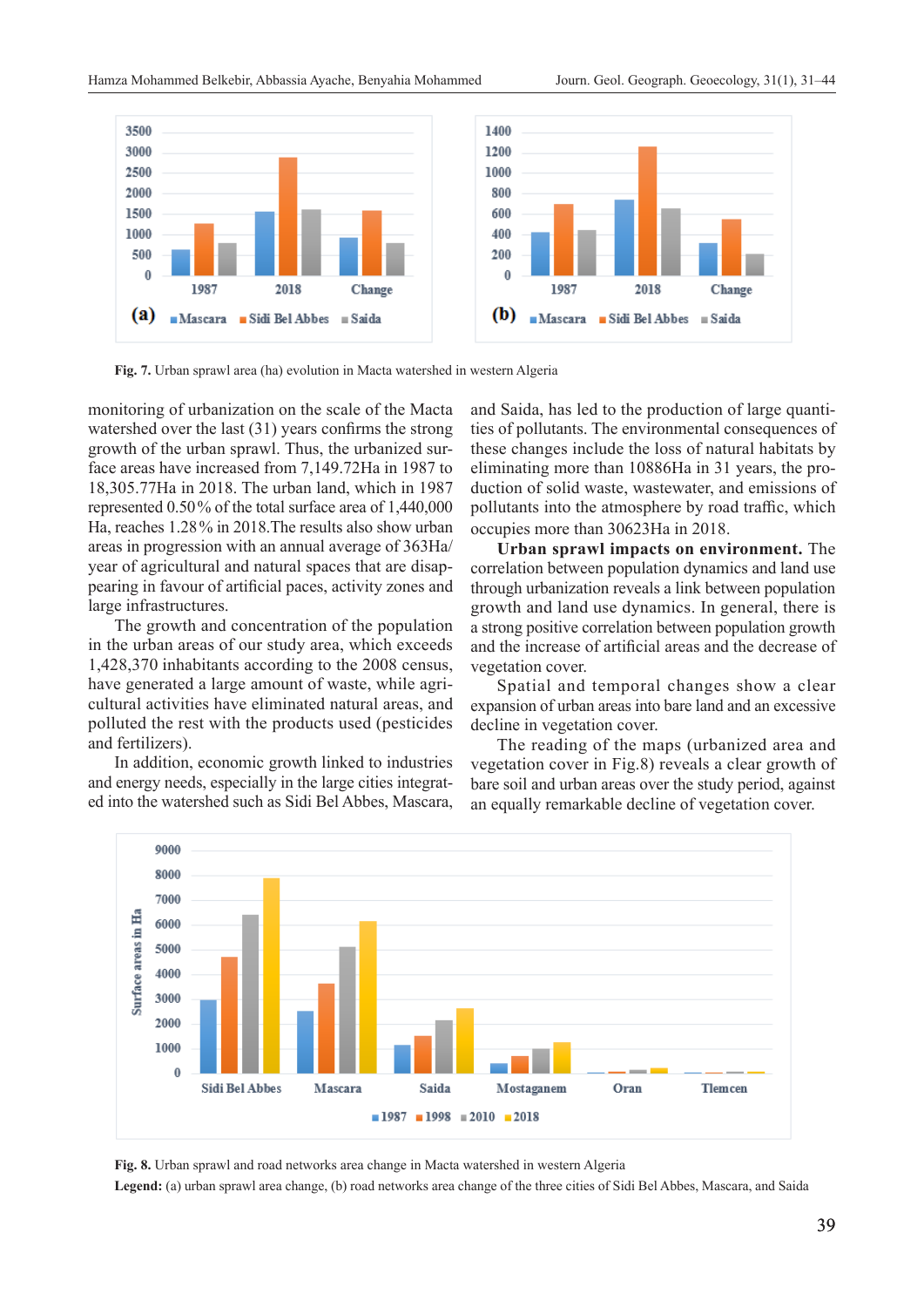![](_page_9_Figure_2.jpeg)

**Fig.9.** Maps of vegetation cover evolution in Macta watershed in western Algeria

The results showed that over the last three decades (1987–2018), the vegetation cover underwent a progressive decrease from 1,028,364 ha (38.5%) in 1987 to 894,869 ha (32.95 %) in 1998, and 773,543 ha (28.50 %) in 2010. The urban area registered a dramatic increase from 414,153 ha (15.20 %) to 880,625 ha (33.35 %) between 1987 and 2018. in 1998; the urban area was 19.55% (530674 ha) and in 2010, it was 24.65% (669045 ha). This would mean that population growth has had a negative impact on vegetation dynamics. The expansion of urban areas has certainly led to a decrease in vegetation cover.

**Discussion.** The Macta watershed is one of the north-western regions of Algeria of great agricultural and socio-economic importance (Bouderbala, 2018, Elouissi, 2017, Benzater, 2019), which marks between

1987 and 2018, according to this study, a great spatial dynamic. The landscape measurements analyzed in this study showed that in order to understand the use and occupation of agricultural land, changes in urbanization, its causes and consequences must be taken into account. They were used as an indicator to categorize the different degrees of degradation (low, medium and high) and to simulate it in the future, which can be useful for monitoring and identifying the driving forces behind this change. Our study suggests that measurements of land use are effective measurements for quantifying significant degradation characteristics across different time periods.

The driving forces behind these changes are closely linked to socio-economic development and human activity (Gomesa, 2019), Land policies (Li, 2017),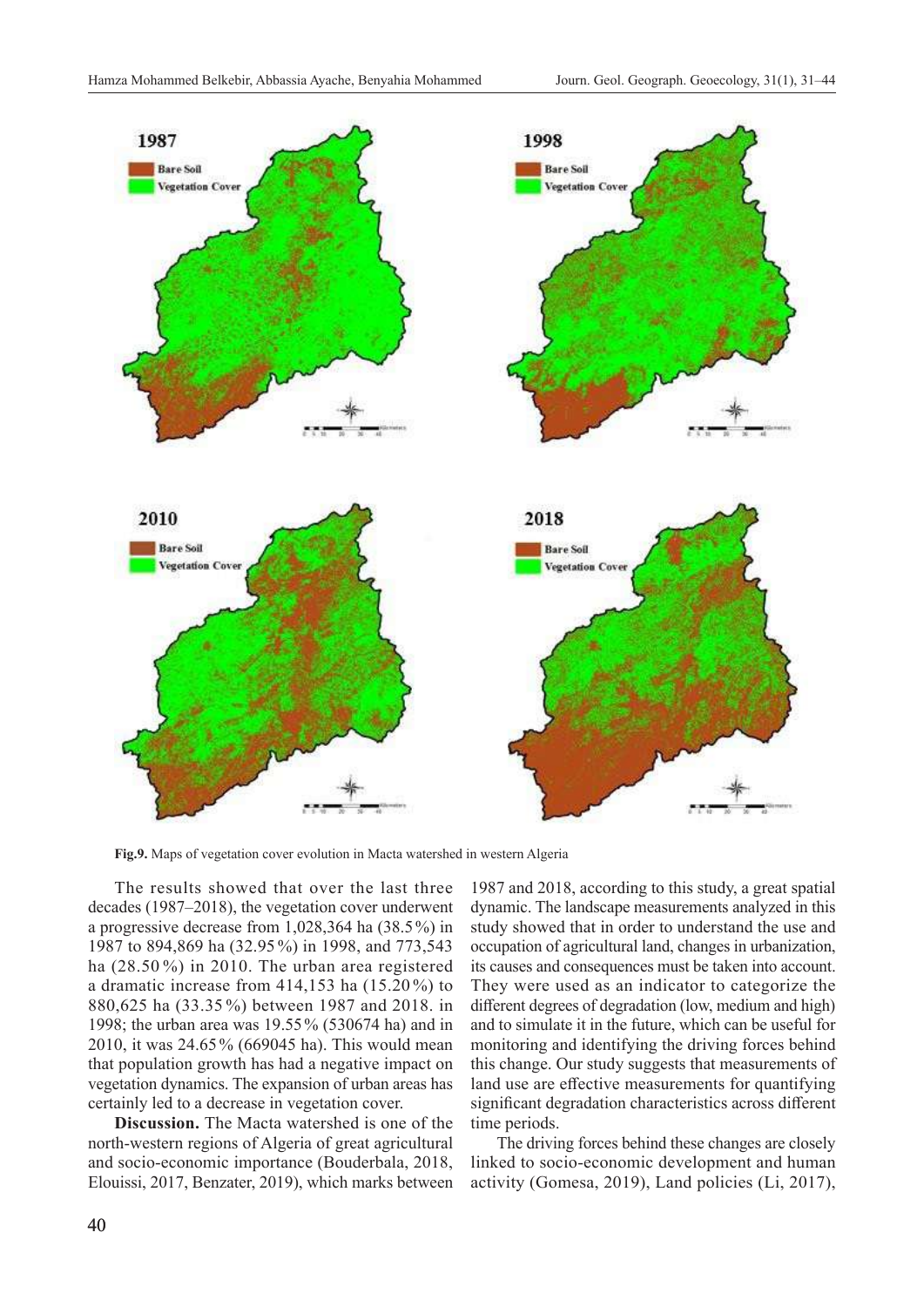population growth with its increasing needs (Stambouli, 2012), population density, and the intensity of urban land use as expressions of urbanization and spatial planning processes, have a considerable impact on the environment and exert strong anthropogenic pressure on the natural resources of the province (Wellmann, 2018). In the field of remote sensing, urban land use mapping is an important but difficult task, although many of the methods have been developed to obtain information on land use in urban areas (Huang, 2018).

The analysis of urbanization is a step towards understanding the implications of different levels of landscape fragmentation. All these anthropogenic stress factors combined (urbanization, road networks) and their potential interactions have led to an anarchic occupation of space by industrial and agricultural activities (Hafiane, 2016). Since the start of the new motorway project and as a result of the various actions carried out, the study area has undergone several changes affecting all environmental aspects (physical, biological and human environment). From a social and economic point of view the mega-project of the motorway has been called the project of the century because of its prospects and advantages, but from an ecological and environmental point of view it is considered as a disaster affecting more than 24 provinces, of which the Macta watershed is part.

The implementation of such an infrastructure (road networks, railroads, and the East-West highway) will undoubtedly have impacts and harm the various components of the environment during its construction and operation phases. This part consists of identifying and evaluating the impacts that these types of projects could generate on land use and the environment (Rahal, 2018; Madani, 2012; Khelifa, 2016).This watershed contains a wetland covering an area of 44,500 ha and classified by Ramsar in 2001. In addition to its geographical location by the sea and close to urban areas, this ecosystem is also crossed by a fairly dense network of roads and tracks and moreover is affected by the accumulation of industrial and domestic water in the province and the presence of the Marsa El Hadjadj desalination water plant in the interior of the area with a production capacity of 500,000m3 of drinking water.

In the face of climatic fluctuations and above all the pressure of anthropic origin (felling of trees, poaching of protected species, grazing), which is mainly linked

### **References**

Achite, M., Buttafuoco, G., Toubal, K.A., Lucea, F., 2017. Precipitation spatial variability and dry areas temporal stability for different elevation classes in the Macta basin (Algeria). Environment Earth Sciences (76).P2–3.DOI 10.1007/s12665–017–6794–3.

to poor management of the wetland, the biodiversity of this zone has been subject to major disturbances on different scales(Kara, 2017; Megharbi, 2017; Sitayeb, 2008; Belgherbi, 2018).The digital analysis using sensor data was of great advantage to detect the evolution and progression of the land resources occupied by urbanization in the study area (Deng, 2019), which was marked by an intense demographic growth (ONS-RGPH, 2018) and a regression of agricultural land due to the extension of the cities (Sitayeb, 2008).We notice in these images, an important evolution on our study area which is spread over 31 years.

#### **Conclusions.**

Rapid population growth is associated with rapid growth in urbanisation and land use. The threats to natural resources are currently quite remarkable. On the other hand, land is increasingly degraded due to industrial development, which has become a serious socio-economic problem in agricultural areas. The land use in the Macta watershed includes agriculture and natural vegetation, which has been remarkably degraded in the last decades, mainly due to the action of climate, and increasing anthropozooic action. The results of the study of the expansion of the road network, urbanisation and the spatial state of the vegetation cover showed temporal and spatial changes during the study period. The mapping of urban and road expansion and change during the study period from 1987 to 2018 showed that all the study provinces have experienced considerable expansion over the last 31 years, with urbanised areas increasing from 0.50 % in 1987 to 1.28% in 2018. The distribution of urban areas over this study period shows a concentration of population in the larger provinces. In contrast, the extension of the East-West motorway shows a weak trend in 2018. The lengths of roads installed are significant and show a growth rate of 50%. The maps of urbanised areas and land use show a clear growth of bare land and urban areas over the study period, against an equally remarkable decline in land use. The results show that over the last three decades (1987–2018), land cover has gradually decreased from 38.5% in 1987 to 20.15% in 2018. Furthermore, the method proposed in this paper of Automated Extraction of urban areas, road, rail and highway networks from sensor data allows for further exploration of models for effective urban management for environmental, commercial and scientific purposes.

Agbanou, T., Tente, B., Djinadou, R., 2015.Cartographie des changements de l'occupation du sol en milieu urbain: cas du 12ème arrondissement de Cotonou (Benin).Cahiers du CBRST, Cotonou (Bénin).VOL3.P331–332.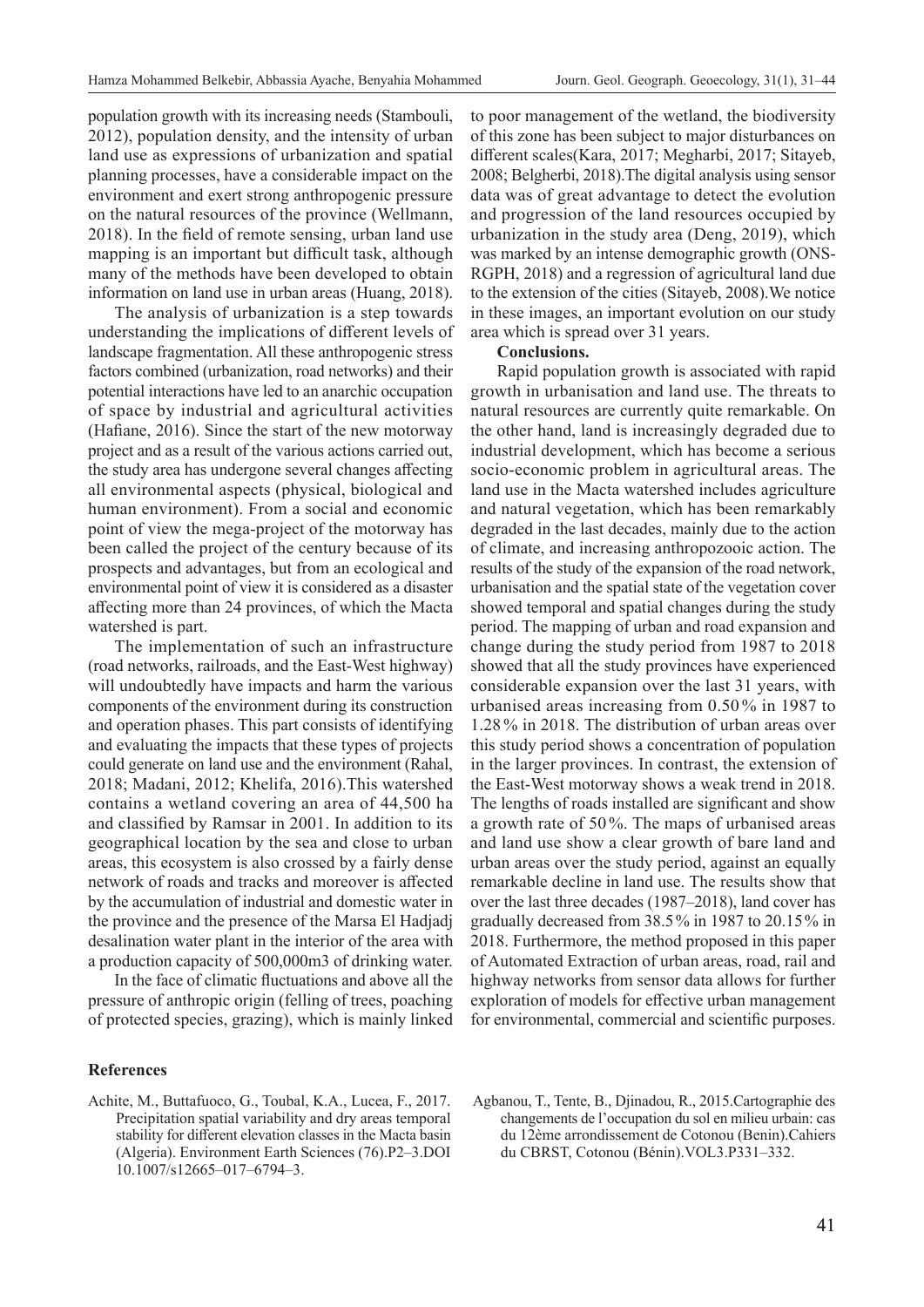- Airaultn, S., Jamet, O., 1995. Détection et restitution automatique du réseau routier sur des images aériennes. Traitement du signal 12(2).P189–200.
- Ali, R., Khuda, B., Muhammad A. Y., 2019. Impact of urbanization on  $CO<sub>2</sub>$  emissions in emerging economy: evidence from Pakistan. Sustainable Cities and Society. P4–5.DOI 10.1016/j.scs.2019.101553.
- Amokrane, K., Madani, A., Iatu, C., 2016. L'autoroute estouest dans la vallée du Cheliff et la modernisation du réseau routier algérien: impacts socio-économiques et environnementaux. vol 43, DOI: 10.15551/lsgdc. v43i0.06, p 79–92.
- Atchade, A.A.G., Dossou-Yovo, E.R., Kodja, D.J., Vissin, E.W., Boukari, M., 2015. Dynamique de l'occupation des terres et ressource en eau du bassin versant de la rivière du zou à l'exutoire de domè au bénin. XXVIIIe Colloque de l'Association Internationale de Climatologie, Liège. P1–6.
- Avakoudjo, J., Mama, A., Toko, I., Kindomihou, V., Sinsin, B., 2015. Dynamique de l'occupation du sol dans le Parc National du W et sa périphérie au nord-ouest du Bénin.International Journal of Biological and Chemical Sciences 8(6).P2609–2610 doi 10.4314/ijbcs.v8i6.22.
- Ayache, A., Hellal, B., Ayad, N., Benhanifia, K., Gacemi, M.A., 2015. Diachronic analysis of the steppe land cover of the department of Sidi Bel-Abbes using the remote sensing (Western Algeria). International journal of geomatics and geosciences Vol 6.N2.P1486–1487.
- Bamba I., et al (2008). Influence des actions anthropiques sur la dynamique spatio-temporelle de l'occupation du sol dans la province du Bas-Congo (R. D. Congo). Sciences & Nature Vol 5.N1.P50–58.
- Benzater, B., Elouissi, A., Benaricha, B., Habi, M., 2019. Spatio-temporal trends in daily maximum rainfall in northwestern Algeria (Macta watershed case, Algeria). Arabian Journal of Geosciences (12).P2–3.doi 10.1007/ s12517–019–4488–8.
- Bouderbala, D., Souidi, Z., Hamimed, A., Bouamar, B., 2018. Estimation of rainfall erosivity by mapping at the watershed of macta (Algeria). Revistabrasileira de cartografia vol 71.N1.P276–277. doi 10.14393/ rbcv71n1–2218.
- Chibane, B., Bentchakal, M., Medjerab, A., Benfares, B., 2015.Etude de la variabilité et de la structure de pluie annuelle dans une région semi-aride: cas du bassin versant de la Macta (nord-ouest algérien).Larhyss Journal.N23.P214–216.
- Deng, Z., Zhu, X., He, Q., Tang, L. 2019. Land use/land cover classification using time series Landsat\_oli 8 images in a heavily urbanized area. Advances in Space Research. P2–3.doi 10.1016/j.asr.2018.12.005.
- Destival, I., 1987. Recherche automatique de réseaux linéaire sur des images spot. Bulletin de la société française de Photogrammétrie et de Télédétection (66).P5–16
- Dorathi Jayaseeli, J.D., Malathi, D., Gopika, S., 2018. Road Extraction using Deep Learning. International Journal of Engineering & Technology.P1079–1084.
- Doucette, P., Agouris, P., Stefanidis, A., Musavi, M., 2001. Self organized clustering for road extraction in classified

imagery. ISPRS Journal of Photogrammetry & Remote Sensing (55). P347–358.

- Driss, M., 2016. L'impact de l'environnement routier sur la sécurité routière durable. Thèse de doctorat en Sciences. Université Mustapha Stambouli de Mascara. p89
- Elagouz, M.H., Abou-Shleel, S.M., Belal, A.A., El-Mohandes, M.A.O., 2018. Detection of land use/cover change in Egyptian Nile Delta using remote sensing. The Egyptian Journal of Remote Sensing and Space Sciences.P1–6. doi 10.1016/j.ejrs.2018.10.004.
- Elouissi, A., Habi, M., Benaricha, B., Boualem, S.A., 2017. Climate change impact on rainfall spatio-temporal variability (Macta watershed case, Algeria). Arabian Journal of Geosciences (10).p1–3.doi 10.1007/s12517– 017–3264‑x.
- Elzerey, W., 2015. Diachronic study of the forest cover regression in the Telagh plain (Algeria): approach by remote sensing and GIS.Bulletin de l'Institut Scientifique, Rabat, Section Sciences de la Vie.N36.P  $25 - 31$ .
- Gomesa, E., 2019. Agricultural land fragmentation analysis in a peri-urban context: From the past into the future. Ecological Indicators (97). p380–381. doi 10.1016/j. ecolind.2018.10.025.
- Gruen, A., Li, H., 1995. Road extraction from aerial and satellite images by dynamic programming. ISPRS Journal of Photogrammetry and Remote Sensing (50).P 11–20.
- Hafiane, M., 2016. Anthropogenic impacts and their influence on the spatial distribution of the Odonata of Wadi el Harrach (North-central Algeria). Revue d'Ecologie (Terre et Vie), Vol71(3).P239–249.
- Halimi, S., 2020. Evaluation of road traffic impact on the aquifers of the crossed areas. Application to Annaba plain crossed by (NR21, NR16 and NR44) Northeastern Algeria.
- Hamadouche, M.A., Daikh, F.Z., Chrair, M., Anteur, D., Fekir, Y., 2019. Erosion Sensitivity Mapping Using GIS-Based Multicriteria Analysis-Case Study of the Semiarid Macta Watershed, North-West of Algeria. Recent Advances in Geo-Environmental Engineering, Geomechanics and Geotechnicsand Geohazards, Advances in Science, Technology & Innovation.p1–4. doi 10.1007/978–3–030–01665–4\_110.
- Hartani, A., 2019. Utilisation de la télédétection dans l'étude de la dégradation des agrosystèmes dans le bassin versant de l'Oued-Chéliff: Artificialisation et dégradation de l'espace rural. Thèse de doctorat en sciences. Université Abdelhamid ibn Badis de Mostaganem.p195.
- Hidouci, S., 2015.Impact des rejets urbains et industriels sur la qualité environnementale du littoral d'Annaba. Thèse de doctorat en Sciences.Université Badji Mokhtar Annaba, p75.
- Huanga, B., Zhaoa, B., Songa, Y., 2018. Urban land-use mapping using a deep convolutional neural network with high spatial resolution multispectral remote sensing imagery. Remote Sensing of Environment (214).P73–86. DOI 10.1016/j.rse.2018.04.050.
- Iqbal, M.A., Shafiq, M., Kabir, M., Farooqi, Z.R., 2018. Impact of anthropogenic activities on biodiversity in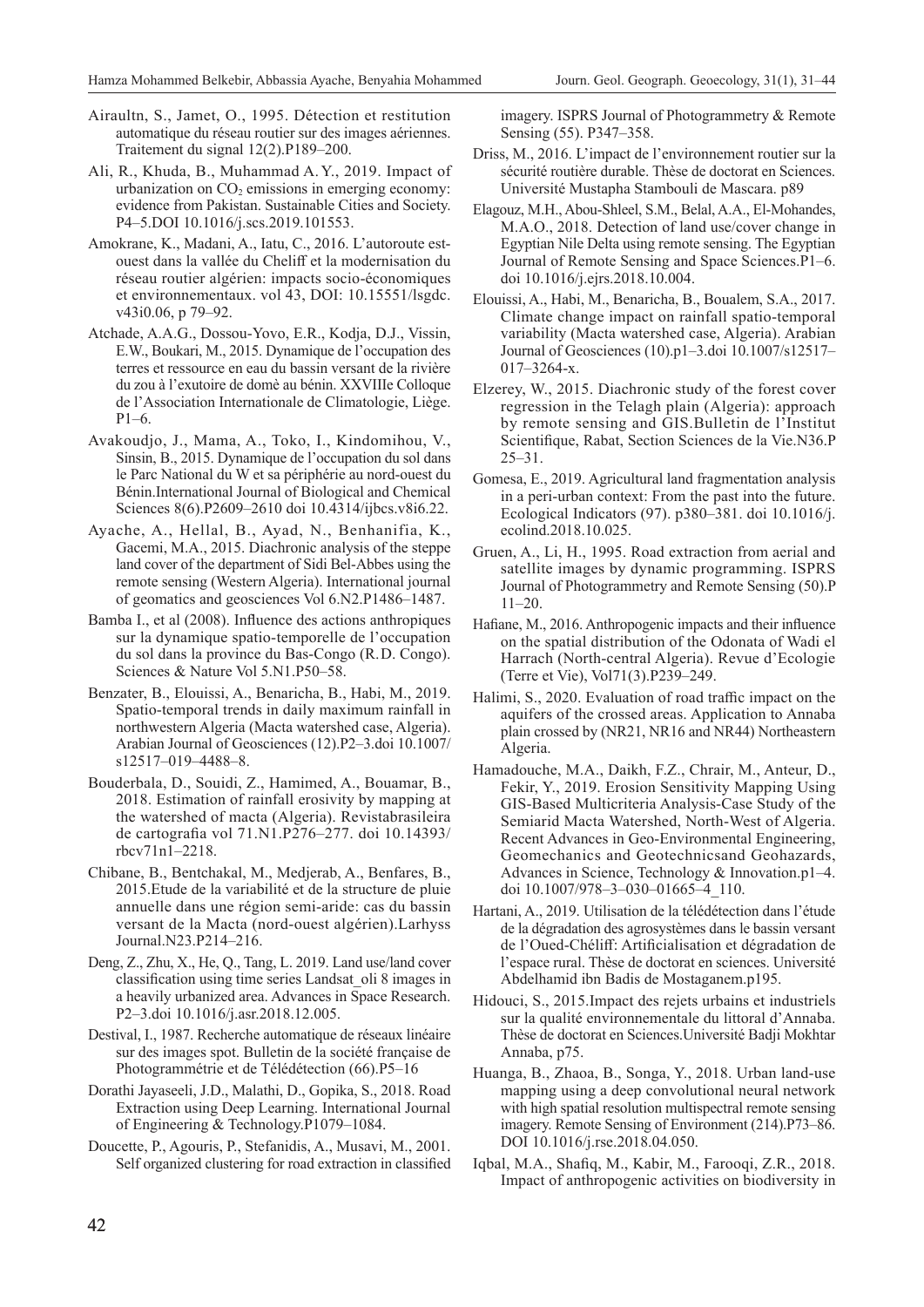Pakistan: A review. Bioscience Research, 15(1).P481– 490.

- Jin X., Jin, Y., Mao, X., 2019. Ecological risk assessment of cities on the Tibetan Plateau based on land use/ land cover changes Case study of Delingha City. Ecological Indicators (101).P185–191. doi 10.1016/j. ecolind.2018.12.050.
- Kara Omar, A., Khaldi, A., 2017.Desalination of seawater and environmental impacts: case of el-Macta station. Journal of Water and Environmental Sciences vol1 (Numérospécial ICWR 2).p1–5.
- Kerfouf, A., Mehtougui, M.S., 2018. Environmental Diagnosis of Coastal Wetlands and Analysis of Anthropogenic Activities: Case of the West Coast of Algeria. International Journal of Sciences: Basic and Applied Research (IJSBAR).p48–52.
- Khelifa A., Madani, A., Iațu, C., 2016. L'autoroute estouest dans la vallée du Cheliff et la modernisation du réseau routier algérien: impacts socio-économiques et environnementaux. Lucrări le seminar ului geografic dimitrie cantemir, N41.p139–151.
- Li J., Zhang, Y., Qin, Q., Yan, Y., 2017. Investigating the Impact of Human Activity on Land Use/Cover Change in China's Lijiang River Basin from the Perspective of Flow and Type of Population. MDPI Journal sustainability. p1–16. doi 10.3390/su9030383.
- Li, S., Wang, T., Yan, C., 2017. Assessing the Role of Policies on Land-Use/Cover Change from 1965 to 2015 in the Mu Us Sandy Land, Northern China. MDPI Journal sustainability 9(7). p2–15. doi10.3390/su9071164.
- Madani, A., Bryant, C., 2012. Développement durable du transport terrestre en Afrique du Nord Quel rôle devra jouer l'Algérie. Revue Kounouz Alhikma.N12.P3–19.
- Maref, N., 2019. Démarche méthodologique d'adaptation d'un système de prévision aux risques d'inondation en Algérie, cas du bassin versant de l'Oued Mekerra (N.W Algérien).Thèse de doctorat en sciences. Université Abou Bekr Belkaid de Tlemcen. p199.
- Meddi M., Talia, A., Martin, C., 2009.Évolution récente des conditions climatiques et des écoulements sur le bassin versant de la Macta (nord-ouest de l'Algérie). Physio-Géo- Géographie Physique et Environnement, AERES vol3.p61–84.
- Megharbi, A., 2017. Approche synécologique et dynamique des groupements des halophytes des maris de la Macta. Thèse de doctorat en sciences, p 243.
- Merlet, N., Zérubia, J., 1996. New prospects in line detection by dynamic programming. IEEE Transactions on pattern Analysis and Machine Intelligence (18).P426–430.
- Nga, T.T.V., Tam, V.T., 2018. Assessment of urbanization impact on groundwater resources in Hanoi, Vietnam. Journal of Environmental Management (227).P107–108. doi 10.1016/j.jenvman.2018.08.087.
- Noyola-Medrano C., Mering, C., Rojas Beltran, M., 2009. Evaluation du changement de l'occupation du sol A l'aide des images landsat et spot: champ Volcanique de la sierra Chichinautzin (mexique).Actes du 26ème colloque international; cartographiqueconférence, Allemagne.p1–12.
- Ouabel, H., 2012.Contribution à l'étude des agents de dégradation des ressources en sols et en eaux dans le plateau de Mostaganem.Thèse de doctorat en sciences. Université Abdelhamid ibn Badis de Mostaganem.p121.
- Rahal, F., Hadjou, Z., Blond, N., Aguejdad, R., 2018. Croissance urbaine, mobilité et émissions de polluants atmosphériques dans la région d'Oran, Algérie.Cybergeo: European Journal of Geography Aménagement, Urbanisme. p1–15.
- Rui, Y., 2019.Climate change does not alter land-use effects on soil fauna communities. Applied Soil Ecology.P1–8. doi 10.1016/j.apsoil.2019.03.026.
- Safaei, M, Bashari, H, Mossadigui, M.R, Jafari, R., 2019. Assessing the impacts of land use and land cover changes on soil functions using landscape function analysis and soil quality indicators in semi-arid natural ecosystems. June 2019, Catena 177:260–277, doi:10.1016/j. catena.2019.02.021.
- Semari, K., 2016. Forme des lits pour les cours d'eau du bassin versant de la Macta. Thèse de doctorat en sciences. Thèse de doctorat en Sciences. Université Mustapha Stambouli de Mascara.p147.
- Serendero, M.A., 1989. Extraction d'Informations Symboliques en Imagerie SPOT: Réseaux de Communication et Agglomérations. Thèse de Doctorat, Université de Nice-Sophia Antipolis, p 198.
- Sitayeb, T., Benabdeli, K., 2008.Contribution à l'étude de la dynamique de l'occupation des sols de la plaine de la Macta (Algérie) à l'aide de la télédétection et des systèmes d'information géographique.Science direct. Comptes rendus biologies (331).p466–474. doi 10.1016/j.crvi.2008.03.010.
- Stambouli Meziane, H., Bouazaa, M., 2012. Anthropogenic effects on plant cover in the Tlemcen region (western Algeria).Open Journal of Ecology.vol2.N3.P141–146. 10.4236/oje.2012.23017.
- Tazekrit, I., 2019. Contribution à la mise en œuvre d'un modèle conceptuel pour la gestion intégrée des ressources en eau en Algérie: cas du bassin versant de la Macta dans l'ouest algérien. Thèse de doctorat en Sciences. Université Mustapha Stambouli de Mascara. p135.
- Tebani, M., 2019. Suivi et évaluation de l'impact social, économique etenvironnemental du programme de renouveau del'économie agricole et rural dans la zone de l'Ouarsenis (wilaya de Tissemsilt, Algérie), Thèse de doctorat en sciences.Université Mustapha Stambouli de Mascara, p135.
- Tiwari1, S., Mandal, N.R., Saha, K., 2018. A geospatial analysis of anthropogenic activities and their impacts on river Narmada. Available at SSRN. doi10.2139/ ssrn.3214250.
- Veran, J., 1993.Suivi de broutes dans une image aérienne par filtrage de Kalman, Rapport technique. Rapport technique, Ecole Nationale supérieure des télécommunications. France.p12–15.
- Villa, P., Duan, H., Loiselle, S.A., 2015. Using Remote Sensing to Assess the Impact of Human Activities on Water Quality: Case Study of Lake Taihu, Springer International Publishing Switzerland 2015 T. Younos,